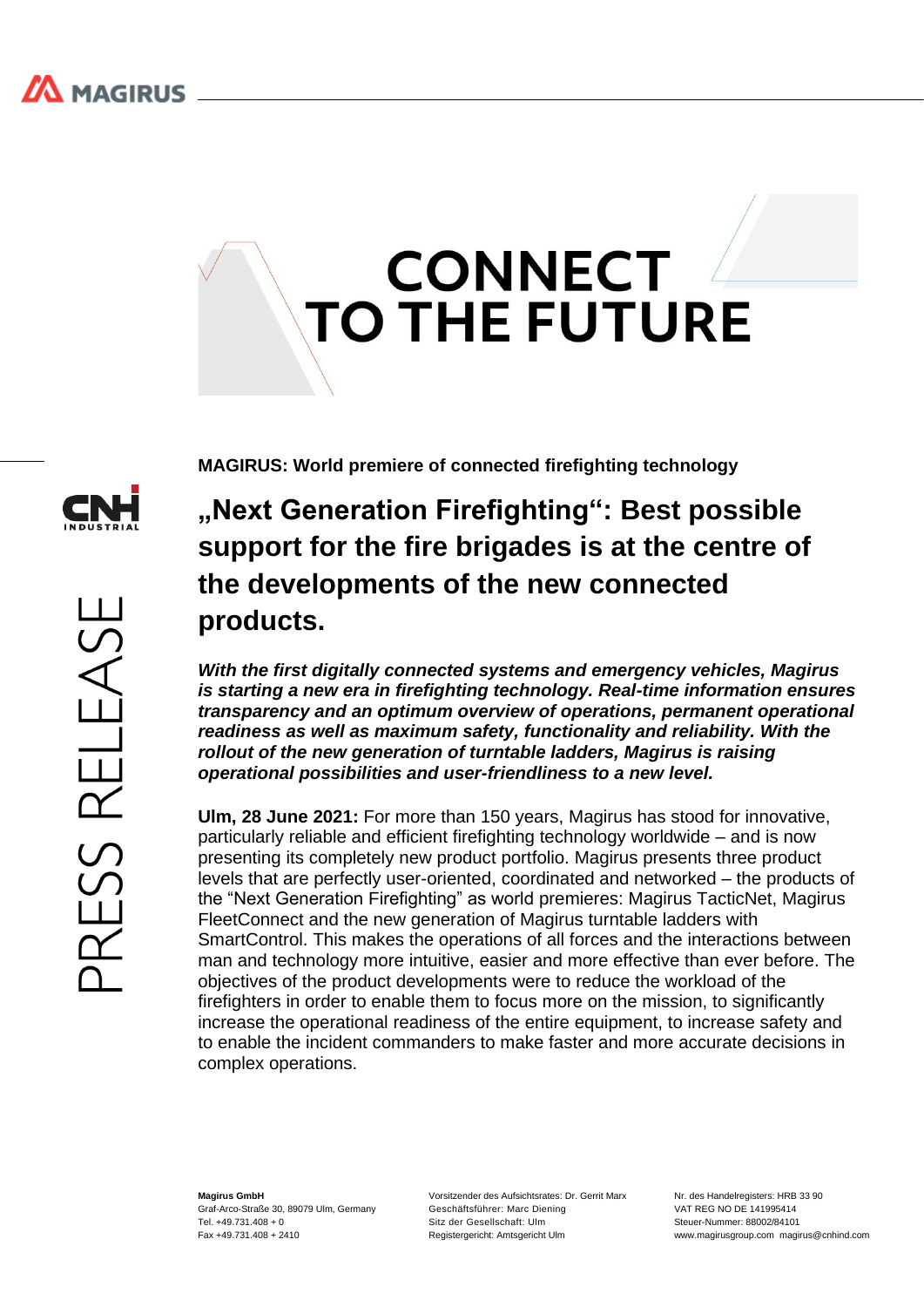With the new, unique functionalities, incident commanders now have an optimal overview of dynamic situations and complex operational areas in real-time. This enables fast, transparent and precise decisions in on-site planning as well as a networked deployment of all available units and technology. The new solutions can be used and combined in a modular way as needed. The "Next Generation Firefighting" also ensures the permanent operational readiness of vehicles and equipment as well as the safety of the fire brigades.

"With our new product generation, we specifically considered the significantly increased challenges of today and tomorrow that are associated with the highly diverse operations of the respective fire brigade teams. At Magirus, we place particular emphasis on reliable and mission-oriented solutions. This was also the core requirement for our new, particularly robust digital products. Among other things, they are designed to allow for transmitting information in critical operational situations in real-time to all relevant forces. This enables faster and fact-based decision-making by those who are responsible. At the same time, they relieve the firefighters through simple and intuitive controls. And finally, the automatic monitoring of the networked equipment ensures permanent operational readiness," explains Marc Diening, Chief Executive Officer of Magirus.

### **Magirus TacticNet: More effective operations and faster decisions through visualisation and information in real-time**

Magirus TacticNet enables comprehensive visualisation, data transmission and communication in real-time as an WiFi-based, robust and location-independent operational area network for the first time. This includes all information obtained by the deployed vehicles as well as UAV's and UGV's. All forces involved in the command and control of operations thus receive a complete and unfiltered overview, even in complex situations.

Particularly in unclear operational situations such as rapidly spreading urban and industrial disasters, extensive vegetation fires or large fires in industrial damage situations, Magirus TacticNet offers a completely new quality of situation assessment and provides an extremely valuable basis for quick, targeted decisions, thus enabling even more successful operations.

#### **Magirus FleetConnect: Significant increase in operational readiness**

In firefighting, time is essential with regard to life and health of persons concerned. Permanent operational readiness is therefore of utmost importance for rapid and effective intervention. With Magirus FleetConnect, fire brigades now have access to an intelligently networked fleet that monitors and documents the readiness status of individual vehicles and equipment as well as the entire vehicle fleet.

The complete equipping of vehicles before deployment, the live transmission of relevant vehicle data such as pump pressure or filling levels during deployment are